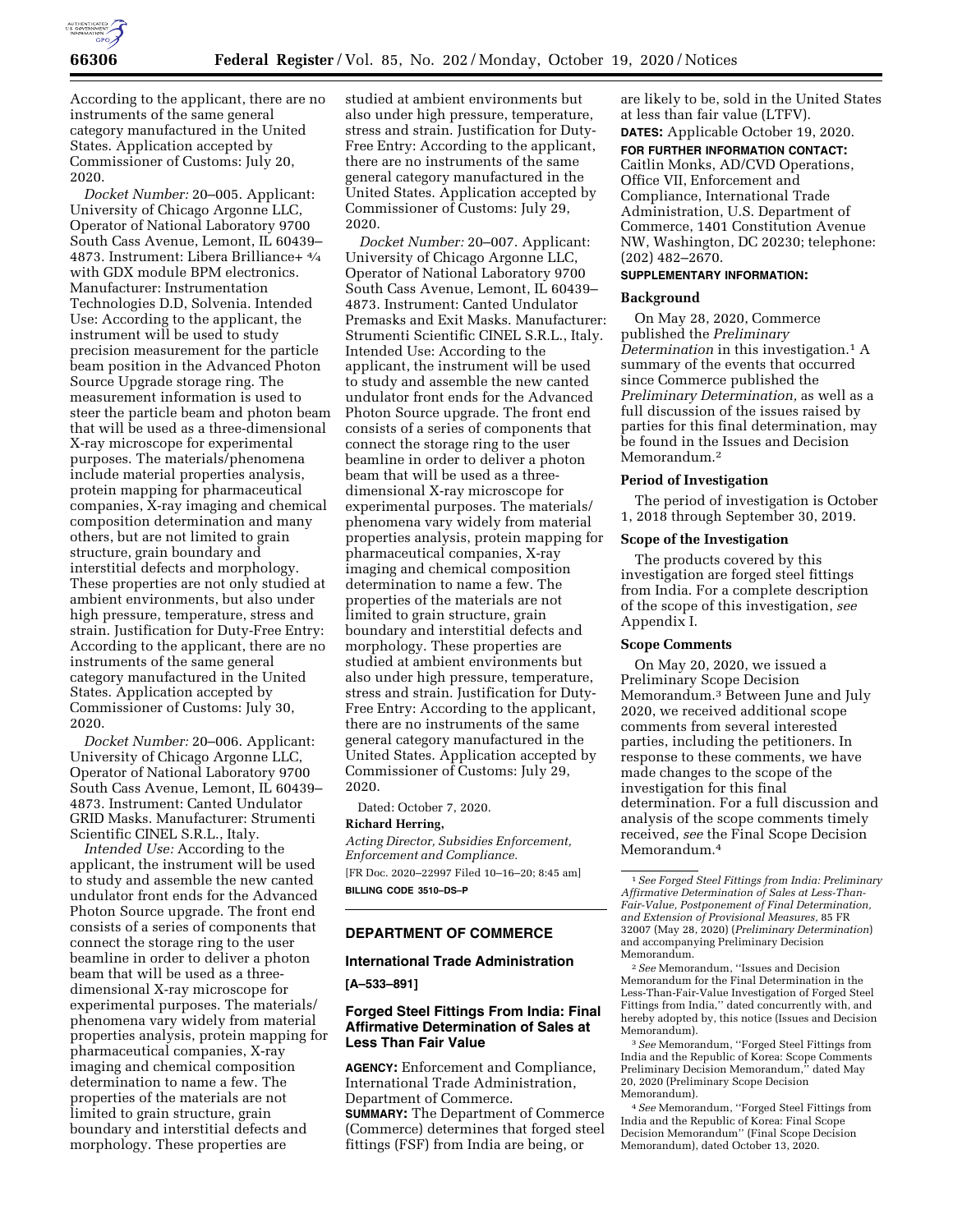#### **Analysis of Comments Received**

All issues raised in the case briefs and rebuttal briefs submitted by interested parties in this proceeding are discussed in the Issues and Decision Memorandum. A list of the issues raised by parties and responded to by Commerce in the Issues and Decision Memorandum is attached to this notice as Appendix II. The Issues and Decision Memorandum is a public document and is available electronically via Enforcement and Compliance's Antidumping and Countervailing Duty Centralized Electronic Service System (ACCESS). ACCESS is available to registered users at *[https://](https://access.trade.gov) [access.trade.gov.](https://access.trade.gov)* In addition, a complete version of the Issues and Decision Memorandum can be accessed directly at *[http://enforcement.trade.gov/frn/](http://enforcement.trade.gov/frn/index.html)  [index.html.](http://enforcement.trade.gov/frn/index.html)* The signed and electronic versions of the Issues and Decision Memorandum are identical in content.

#### **Verification**

Commerce normally verifies information relied upon in making final determination, pursuant to section  $782(i)(1)$  of the Tariff Act of 1930, as amended (the Act). However, during the course of this investigation, Commerce was unable to conduct on-site verification due to travel restrictions and took additional steps in lieu of verification, as discussed in the Issues and Decision Memorandum. Consistent with section 776(a)(2)(D) of the Act,

Commerce relied on the information submitted on the record as facts available in making our final determination.<sup>5</sup>

# **Changes Since the Preliminary Determination**

Based on our analysis of the comments received and additional information obtained since our preliminary findings, we made certain changes to the margin calculations for Shakti Forge Industries Pvt. Ltd. (Shakti), the sole cooperative respondent in this investigation, since the *Preliminary Determination.* For a discussion of these changes, *see* the Issues and Decision Memorandum.

# **All-Others Rate**

Section  $735(c)(5)(A)$  of the Act provides that the estimated weightedaverage dumping margin for all other producers and exporters not individually investigated shall be equal to the weighted average of the estimated weighted-average dumping margins established for individually investigated exporters and producers, excluding any margins that are zero or *de minimis* or any margins determined entirely under section 776 of the Act.

Pursuant to section 735(c)(5)(B) of the Act, if the estimated weighted-average dumping margins established for all exporters and producers individually examined are zero, *de minimis* or determined based entirely on facts

otherwise available, Commerce may use ''any reasonable method'' to establish the estimated weighted-average dumping margin for all other producers or exporters. One method contemplated by section  $735(c)(5)(B)$  of the Act is ''averaging the estimated weighted average dumping margins determined for the exporters and producers individually investigated.''

For this final determination, Commerce has determined that the estimated weighted-average dumping margin for Shakti is zero. In addition, Commerce has determined the estimated weighted-average dumping margins for Nikoo Forge and Pan entirely on the basis of facts otherwise available (*i.e.,* 293.40 percent).6 Because we have no calculated rates that are not based entirely on facts available, zero, or *de minimis,* we have determined that a reasonable method for assigning a margin to all other producers or exporters is to average the weightedaverage dumping margins calculated for the three mandatory respondents. The simple average of these rates is 195.60 percent, and, pursuant to section  $735(c)(5)(B)$  of the Act, this is the rate we are assigning as the all-others rate. For a full discussion of the all-others rate methodology, *see* the Issues and Decision Memorandum.

#### **Final Determination**

The estimated weighted-average dumping margins are as follows:

| Exporter/producer | Estimated weighted-<br>average<br>dumping margin<br>(percent) | Cash deposit rate<br>(adjusted for<br>subsidy offset(s))<br>(percent) $7$ |
|-------------------|---------------------------------------------------------------|---------------------------------------------------------------------------|
|                   | $*0.00$                                                       | Not Applicable                                                            |
|                   | ** 293.40                                                     | 290.88                                                                    |
|                   | ** 293.40                                                     | 290.88                                                                    |
|                   | ** 293.40                                                     | 290.88                                                                    |
|                   | ** 293.40                                                     | 290.88                                                                    |
|                   | ** 293.40                                                     | 290.88                                                                    |
|                   | ** 293.40                                                     | 290.88                                                                    |
|                   | ** 293.40                                                     | 290.88                                                                    |
|                   | ** 293.40                                                     | 290.88                                                                    |
|                   | ** 293.40                                                     | 290.88                                                                    |
| All-Others        | 195.60                                                        | 193.08                                                                    |

\* (*de minimis*)

 $(AFA)$ 

# **Disclosure**

Commerce intends to disclose its calculations and analysis performed to interested parties in this final determination within five days of any public announcement or, if there is no

public announcement, within five days of the date of publication of this notice in accordance with 19 CFR 351.224(b).

# **Continuation of Suspension of Liquidation**

In accordance with section 735(c)(1)(B) of the Act, we will instruct U.S. Customs and Border Protection (CBP) to continue the suspension of

<sup>5</sup> *Id.* 

<sup>6</sup>*See* Issues and Decision Memorandum.

<sup>7</sup>*See* Memorandum, ''Final Countervailing Duty Determination Calculations for Shakti Forge Industries Pvt. Ltd. and Shakti Forge,'' dated October 13, 2020.

<sup>8</sup>Shakti and Shakti Forge are a single entity. *See*  Preliminary Decision Memorandum.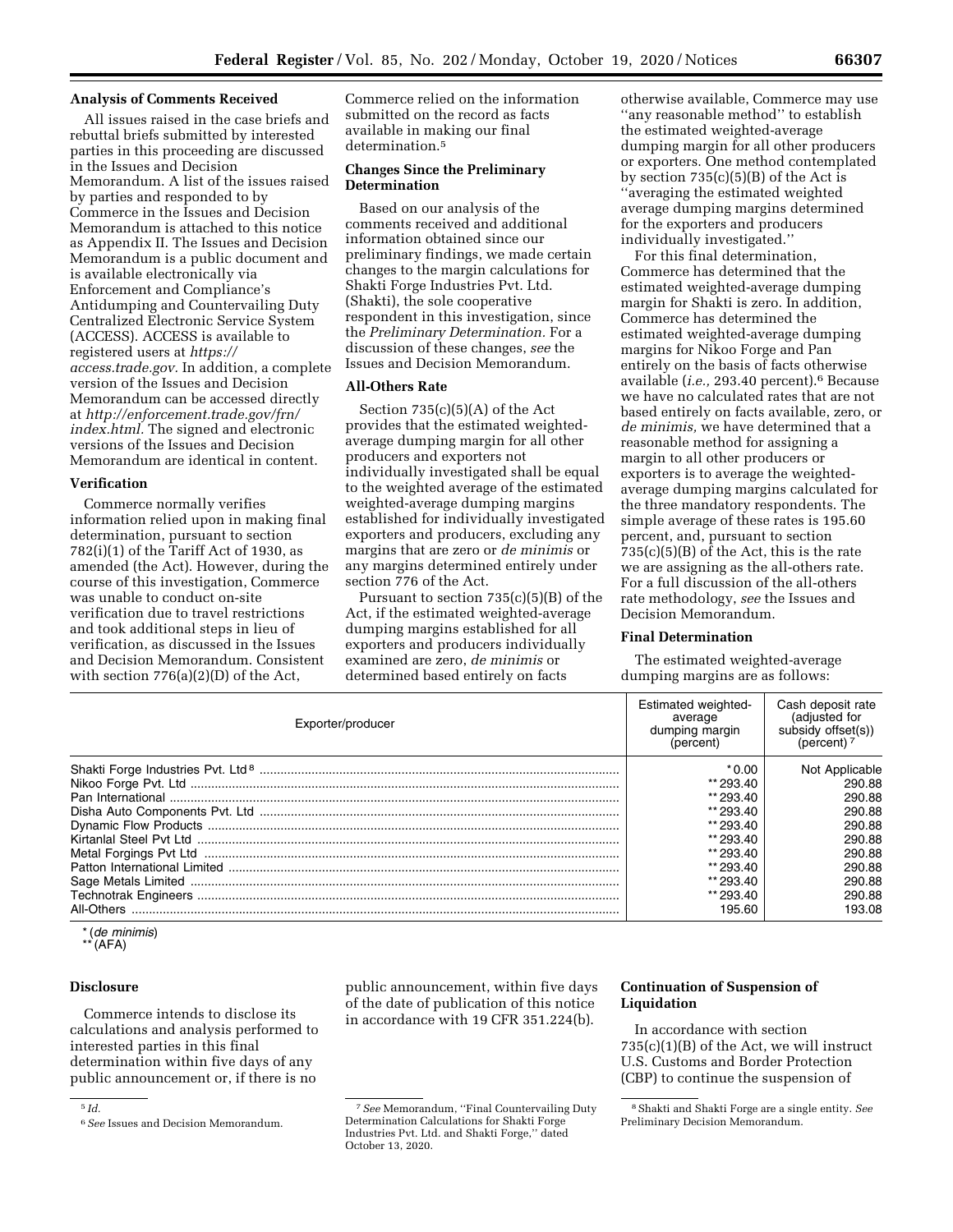liquidation of all appropriate entries of FSF, as described in Appendix I of this notice, which were entered, or withdrawn from warehouse, for consumption on or after May 28, 2020, the date of publication of the *Preliminary Determination* in this investigation in the **Federal Register**. Further, Commerce will instruct CBP to require a cash deposit equal to the estimated amount by which the normal value exceeds the U.S. price as shown above.

Pursuant to section  $735(c)(1)(B)(ii)$  of the Act, we will instruct CBP to require a cash deposit equal to the estimated amount by which the normal value exceeds the U.S. price as follows: (1) The cash deposit rate for the respondent listed above will be equal to the respondent-specific estimated weightedaverage dumping margin determined in this final determination; (2) if the exporter is not a respondent identified above, but the producer is, then the cash deposit rate will be equal to the respondent-specific estimated weightedaverage dumping margin established for that producer of the subject merchandise; and (3) the cash deposit rate for all other producers and exporters will be equal to the all-others estimated weighted-average dumping margin. These suspension of liquidation instructions will remain in effect until further notice. Because the rate for Shakti is zero, we will not instruct CBP to suspend liquidation of entries of subject merchandise produced and exported by Shakti or Shakti Forge or to require cash deposits on such entries.

### **International Trade Commission Notification**

In accordance with section 735(d) of the Act, Commerce will notify the International Trade Commission (ITC) of its final affirmative determination of sales at LTFV. Because the final determination in this proceeding is affirmative, in accordance with section 735(b)(2) of the Act, the ITC will make its final determination as to whether the domestic industry in the United States is materially injured, or threatened with material injury, no later than 45 days after our final determination. If the ITC determines that material injury or threat of material injury does not exist, the proceeding will be terminated, and all cash deposits will be refunded. If the ITC determines that material injury or threat of material injury does exist, Commerce will issue an antidumping duty order directing CBP to assess, upon further instruction by Commerce, antidumping duties on all imports of the subject merchandise, entered, or withdrawn from warehouse, for

consumption on or after the effective date of the suspension of liquidation.

# **Notification Regarding Administrative Protective Orders**

This notice serves as the only reminder to parties subject to an administrative protective order (APO) of their responsibility concerning the disposition of proprietary information disclosed under APO in accordance with 19 CFR 351.305(a)(3). Timely notification of the return or destruction of APO materials or conversion to judicial protective order is hereby requested. Failure to comply with the regulations and the terms of an APO is a violation subject to sanction.

### **Notification to Interested Parties**

This determination is issued and published in accordance with sections 735(d) and 777(i) of the Act and 19 CFR 351.210(c).

Dated: October 13, 2020.

#### **Jeffrey I. Kessler,**

*Assistant Secretary for Enforcement and Compliance.* 

# **Appendix I**

#### **Scope of the Investigation**

The merchandise covered by this investigation is carbon and alloy forged steel fittings, whether unfinished (commonly known as blanks or rough forgings) or finished. Such fittings are made in a variety of shapes including, but not limited to, elbows, tees, crosses, laterals, couplings, reducers, caps, plugs, bushings, unions (including hammer unions), and outlets. Forged steel fittings are covered regardless of end finish, whether threaded, socket-weld or other end connections. The scope includes integrally reinforced forged branch outlet fittings, regardless of whether they have one or more ends that is a socket welding, threaded, butt welding end, or other end connections.

While these fittings are generally manufactured to specifications ASME B16.11, MSS SP–79, MSS SP–83, MSS–SP– 97, ASTM A105, ASTM A350 and ASTM A182, the scope is not limited to fittings made to these specifications.

The term forged is an industry term used to describe a class of products included in applicable standards, and it does not reference an exclusive manufacturing process. Forged steel fittings are not manufactured from casings. Pursuant to the applicable standards, fittings may also be machined from bar stock or machined from seamless pipe and tube.

All types of forged steel fittings are included in the scope regardless of nominal pipe size (which may or may not be expressed in inches of nominal pipe size), pressure class rating (expressed in pounds of pressure, *e.g.,* 2,000 or 2M; 3,000 or 3M; 6,000 or 6M; 9,000 or 9M), wall thickness, and whether or not heat treated.

Excluded from this scope are all fittings entirely made of stainless steel. Also

excluded are flanges, nipples, and all fittings that have a maximum pressure rating of 300 pounds per square inch/PSI or less.

Also excluded from the scope are fittings certified or made to the following standards, so long as the fittings are not also manufactured to the specifications of ASME B16.11, MSS SP–79, MSS SP–83, MSS SP– 97, ASTM A105, ASTM A350 and ASTM A182:

• American Petroleum Institute (API) 5CT, API 5L, or API 11B;

• American Society of Mechanical Engineers (ASME) B16.9;

• Manufacturers Standardization Society (MSS) SP–75;

• Society of Automotive Engineering (SAE) J476, SAE J514, SAE J516, SAE J517, SAE J518, SAE J1026, SAE J1231, SAE J1453, SAE J1926, J2044 or SAE AS 35411;

• Hydraulic hose fittings (*e.g.,* fittings used in high pressure water cleaning applications, in the manufacture of hydraulic engines, to connect rubber dispensing hoses to a dispensing nozzle or grease fitting) made to ISO 12151–1, 12151–2, 12151–3, 12151–4, 12151–5, or 12151–6;

• Underwriter's Laboratories (UL) certified electrical conduit fittings;

• ASTM A153, A536, A576, or A865;

• Casing conductor connectors made to proprietary specifications;

• Machined steel parts (*e.g.,* couplers) that are not certified to any specifications in this scope description and that are not for connecting steel pipes for distributing gas and liquids:

• Oil country tubular goods (OCTG) connectors (*e.g.,* forged steel tubular connectors for API 5L pipes or OCTG for offshore oil and gas drilling and extraction);

• Military Specification (MIL) MIL–C– 4109F and MIL–F–3541; and

• International Organization for

Standardization (ISO) ISO6150–B. Also excluded from the scope are assembled or unassembled hammer unions that consist of a nut and two subs. To qualify for this exclusion, the hammer union must meet each of the following criteria: (1) The face of the nut of the hammer union is permanently marked with one of the following markings: ''FIG 100,'' ''FIG 110,'' ''FIG 100C,'' ''FIG 200,'' ''FIG 200C,'' ''FIG 201," "FIG 202," "FIG 206," "FIG 207," "FIG 211,'' ''FIG 300,'' ''FIG 301,'' ''FIG 400,'' ''FIG 600,'' ''FIG 602,'' ''FIG 607,'' ''FIG 1002,'' ''FIG 1003,'' ''FIG 1502,'' ''FIG 1505,'' ''FIG 2002,'' or ''FIG 2202''; (2) the hammer union

does not bear any of the following markings: ''Class 3000,'' ''Class 3M,'' ''Class 6000,'' ''Class 6M,'' ''Class 9000,'' or ''Class 9M''; and (3) the nut and both subs of the hammer union are painted.

Also excluded from the scope are subs or wingnuts made to ASTM A788, marked with ''FIG 1002,'' ''FIG 1502,'' or ''FIG 2002,'' and with a pressure rating of 10,000 PSI or greater. These parts are made from AISI/SAE 4130, 4140, or 4340 steel and are 100 percent magnetic particle inspected before shipment.

Also excluded from the scope are tee, elbow, cross, adapter (or ''crossover''), blast joint (or ''spacer''), blind sub, swivel joint and pup joint which have wing nut or not. To qualify for this exclusion, these products